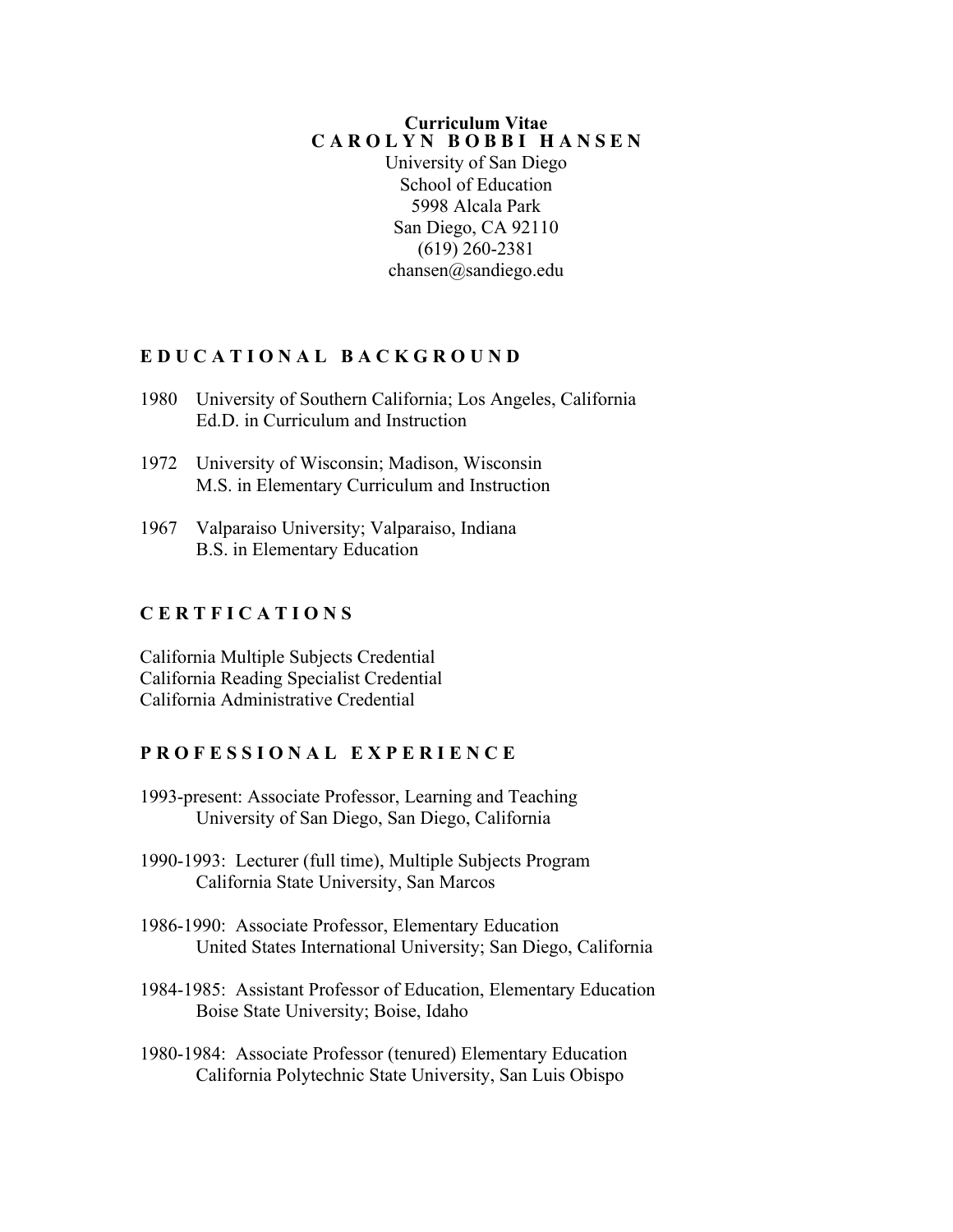1973-1980: Reading/Language Arts Specialist (Direct Instruction with Elementary School

Students)San Ramon Valley Unified School District; San Ramon, California

- 1972-1973: Reading Specialist (Direct Instruction with Elementary School Students) Villa Park Unified School District, Villa Park, Illinois.
- 1967-1970: Classroom Teacher, Elementary Grades Park Ridge School District; Park Ridge, Illinois

## **G R A N T S**

• Teaching American History: Imperial County Consortium (2008-2011) El Centro Unified School District, Brawley Unified School District, Imperial County Office of **Education** 

• Teaching American History with Digital Resources for Students in Rural Districts (2007-2010), US Department of Education/ partnership between Virgin Islands/AIHE/Dalhart, TX/Duncan, OK/Sierra Plumas, CA/Borrego Springs, CA/Julian, CA

• Inquiry Learning Partnership (ILP) (2005-2006 and 2006-2008), a teacher professional development program funded by the California Mathematics and Science Partnership (CaMSP), a collaborative project between the Chula Vista Elementary School District, the Lemon Grove School District, the Reuben H. Fleet Science Center, and the University of San Diego.(\$953,000) and (\$986,000)

• Service Learning 2000. California Department of Education, 1999 (\$2000)

## **A W A R D S**

Awarded, University of San Diego's highest honor, Distinguished Professor 1999 & 2004

## **P U B L I C A T I O N S**

## *Refereed articles*

Hansen, C.B. (in press) Achieving as an Urban School with a Global Vision: One School's Journey to Become Internationally-minded, International Journal of Learning

Buczynski, S. & Hansen, C.B. (2010). Impact of professional development on teacher practice: Uncovering connections. Teaching and Teacher Education, 26(3), 599-607.

Hansen, C.B. (2004) Problem-Based Learning in the College Classroom, Proceedings, College Teaching and Learning, Edinburgh, Scotland.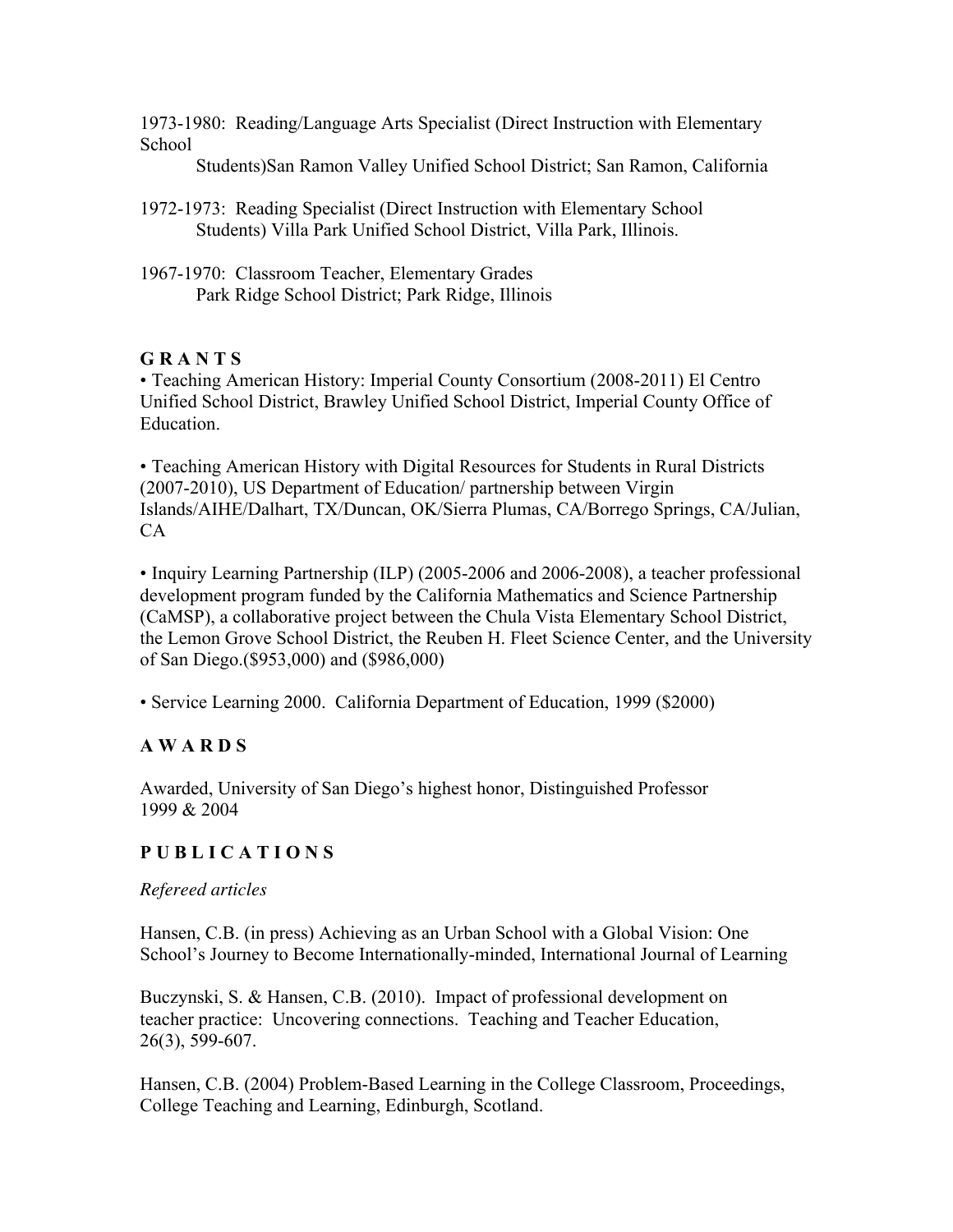Hansen, C. B. (1998) Using reflective portfolios as a tool to teach writing to students with learning disabilities: A project for preservice teachers. Reading and Writing Quarterly. 14:307-317.

Hansen, C. B. (l996) Implementing research in the science classroom: students and teachers as researchers in science. The Science Educator. 5(1): 36-39.

Hansen, C. B. & Higby, K. (1994) On the road to class: One elementary teacher's journey. The Social Studies Review.

Hansen, C.B. (1994). CLAS: Assessing the assessment. The Social Studies Review

Hansen, C. B. & Hanna, B. (l992). Creating opportunities for teacher reflection in the preservice curriculum. Issues in Teacher Education, 1, 6-10.1992.

Hansen C.B. (l992) Asian resources for educators. The Social Studies Review 30:3. 69- 73.

Hansen, C.B. , Hanna, B., Herhesheimer, Lit, Wolf, Williams, Kronowitz & Huyette. (l991). California approaching the 21st century: priorities for productive change. The Social Studies Review , 30 : 2.

Hansen, C.B. (l988). Cooperative learning: A person-centered approach to instruction, Person-Centered Review, 3:1. 86-95.

Hansen, C.B. (l982) Grading the mainstreamed student. The Social Studies, 73 :6.

#### *Non-refereed articles*

Hansen, C. B., Kott, L. (2006) Three Key Understandings to Personalizing Instruction: Why, What, and How. PAGE, Atlanta, GA.

Hansen, C.B.., et.al. (2000) California mathematics. (Teachers' Editions) Scott Foresman. Glenview, IL.

Hansen, C.B., et. al. (l993). Discover the wonder science 93: Teachers' Editions. Glenview, IL: Scott, Foresman and Company,

#### *Book Chapters*

Hansen, C.B. (l993). Powerful questioning strategies: promoting critical thinking, collaboration and reflection in the college classroom. In Halpern, D. (Ed.), Changing college classrooms: The challenge of educating students for the 21st century. San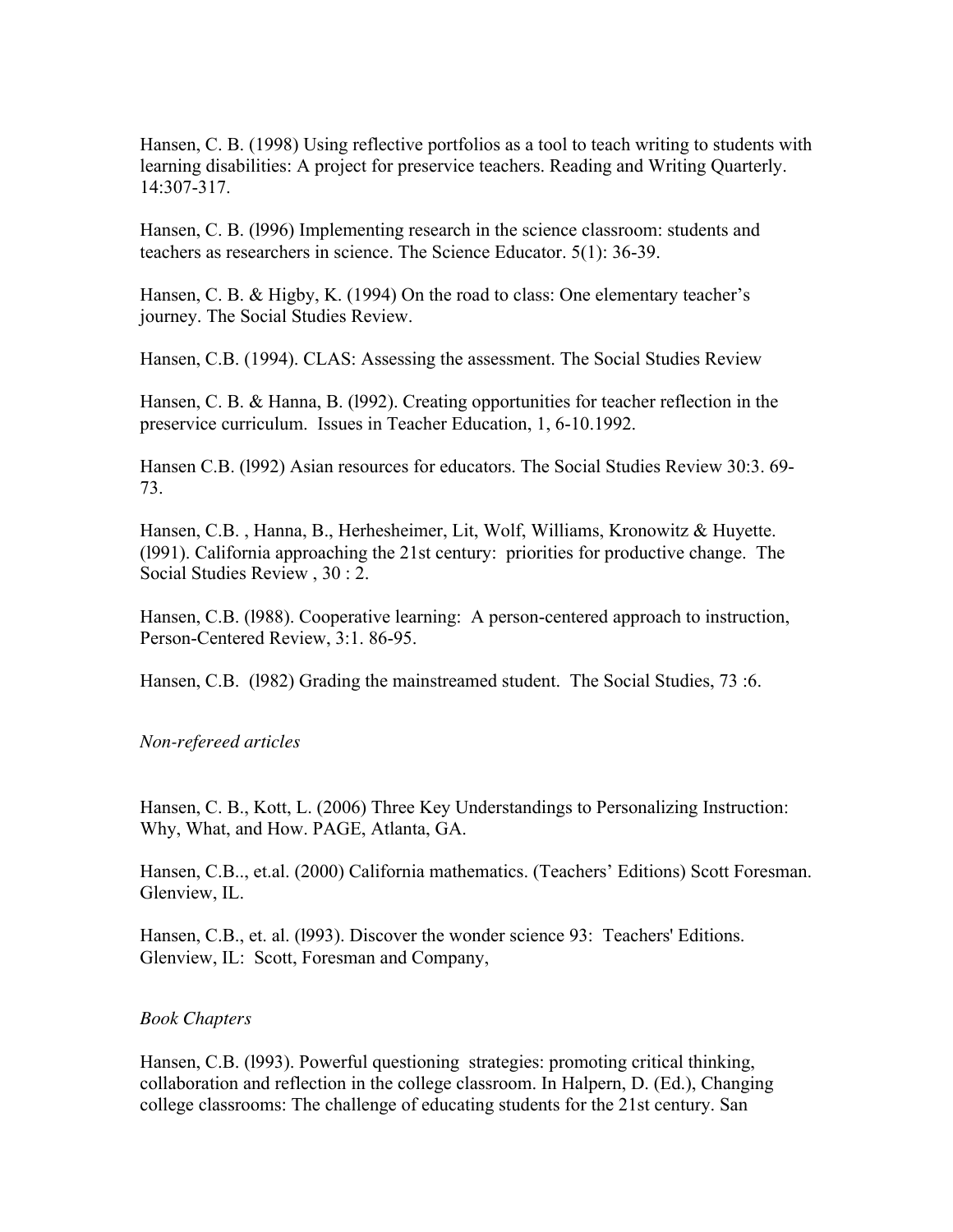Francisco, CA:Jossey-Bass.

### *Book Reviews*

Hansen, C. B. (1997) Redefining smart. International Journal of Educational Reform. 6(1):117-121.Published Conference proceedings

### *Dissertation*

Hansen, C.B. (1980) The effects of focusing attention to relevant features of a reading task on the performance of second and fourth grade low-achieving readers

## **C O N F E R E N C E P R E S E N T A T I O N S**

## *Refereed*

• Internationalizing Teacher Preparation and Graduate Education Programs: Pedagogical and Clinical Experience with Domestic and International Perspectives, American Association for Colleges of Teacher Education (AACTE), February 2010

• Using Bar Diagrams to Teach Problem Solving, California Math Council, November 2008

• Tracing Patterns of Inquiry, AERA, April, 2007

• Enhancing Teacher Quality among Beginning Teachers:

A Matter of Building a Community of Learners, AACTE, January, 2006

• Stories of International School Reforms in the 21<sup>st</sup> Century: Implications for US Teacher Education, AACTE, January 2006

• Academic Study Groups as a Professional Development Strategy at the College Level, NCTM, April, 2005

• Problem-Based Learning in the College Classroom, Proceedings, College Teaching and Learning, Edinburgh, Scotland. June, 2004.

• Teaching Process Science through Gardening, National Science Teacher's Association. San Diego, CA. 2002.

• Algebraic Instruction in the Primary Grades, National Council of Teachers of Mathematics, Las Vegas, Nevada, 2002.

• Learning with and from a Cross-Cultural Partnership: Working with Kazakh Teachers and Administrators, American Association for the Education of Teachers, New York, 2002

•International School Reform for the  $21<sup>st</sup>$  Century: East Meets West, Association for the Advancement of International Education, Miami, FLA.2001

• Service Learning in Teacher Education, 1999, San Jose, CA.

•Teaching Science and Mathematics for Success for All. Global Summit on Science and Science Education, 1998.San Francisco, CA.

• Teaching the NCTM's Standards, National Council of Teachers of Mathematics, l998 San Diego, CA.

• Mathematics Problem Solving through the Newspaper. National Council of Teachers of Mathematics. Baltimore, 1997.

• Teaching the NCTM's Standards through the Newspaper, National Council for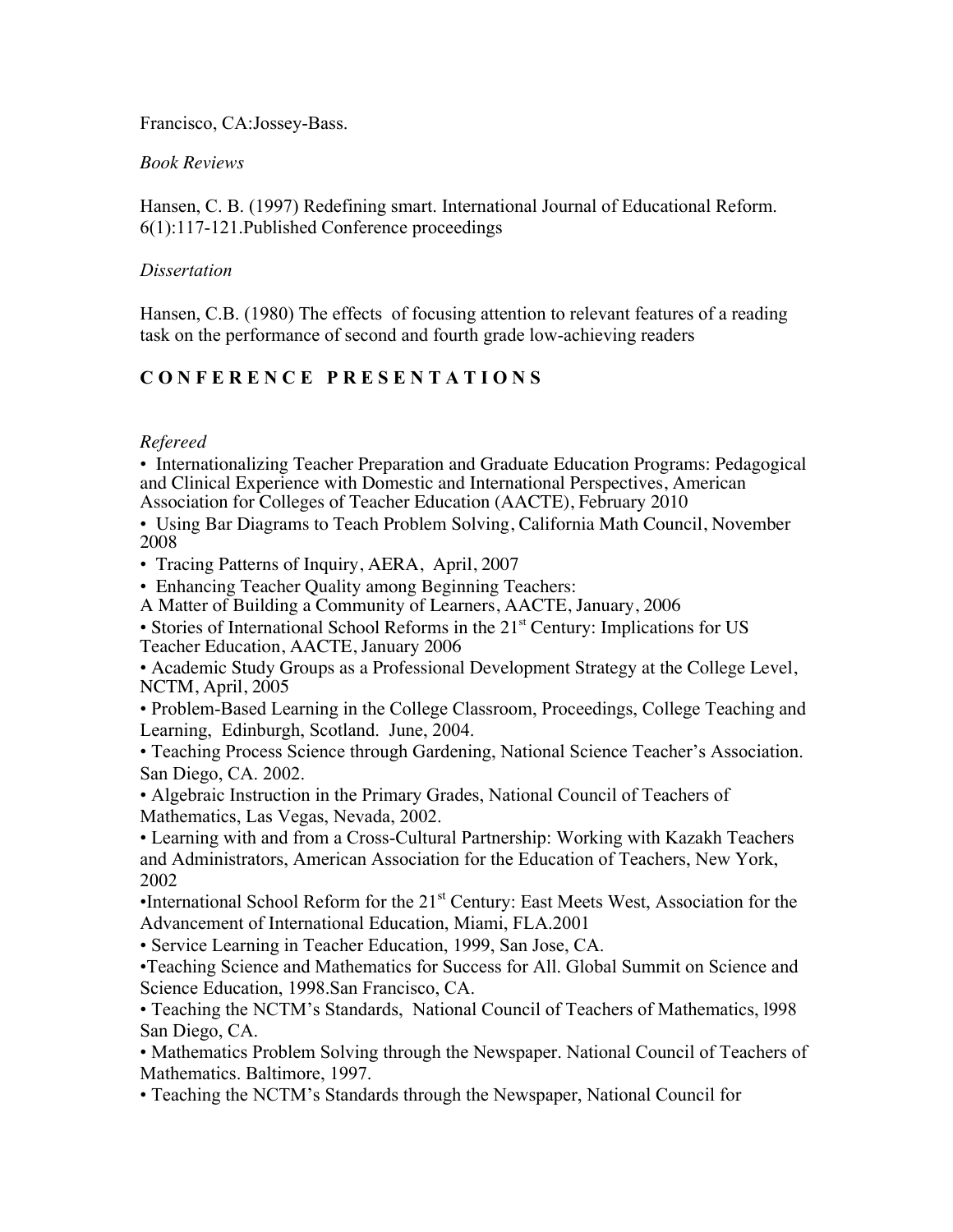Teachers of Mathematics. San Diego, CA, l996.

• Using the Newspaper to Integrate Science and Mathematics, National Science Teacher's Association, San Antonio , Texas, l995

• Teaching Science Process Skills through the Newspaper, National Science Teacher's Association, Philadelphia, Pennsylvania, l995.

• Teaching the NCTM's Standards through the Newspaper, National Council for Teachers of Mathematics. Boise, Idaho, l994.

• Teachers and Students as Researchers in the Mathematics Classroom, National Council for Teachers of Mathematics, Phoenix, Arizona, l994.

• Collaborative Action Research for ESL Teachers, California Association for Teachers of English to Speakers of Other Languages, San Diego, Ca., l994.

• Making Connections: Collaborative Action Research in the Science Classroom,

National Science Teacher's Association, Anaheim, Ca., l994

• Physical Science for Primary Teachers, San Diego Science Conference, San Diego, Ca., l993.

• Using Concept Mapping in Teacher Education Classes to Encourage Student Reflection, Association of Teacher Educators, l993, Los Angeles, Ca.

• Physical Science for Primary Teachers, San Diego Science Conference, San Diego, California

• The Language/Mathematics Connection. l992 California Reading Association, San Diego, California.

• Powerful Questioning Techniques: Promoting Critical Thinking, Collaboration and Reflection in the College Classroom. 1992 California State University Institute for Teaching and Learning, Los Angeles, California.

• Active Learning Strategies. 1990 Association of California Administrators, San Diego, California.

• Issues in Self-Esteem. 1990 California Self-Esteem Conference, San Jose, California.

• Self-Esteem in the Reading Classroom. 1989 California Reading Association, Anaheim, California.

•Using Cooperative Learning in the College Classroom: Practicing What We Preach. 1988. Association of Teacher Educators, San Diego, California.

• Metacognitive Strategies in College Teaching. 1988. Association of Teacher Educators, San Diego, California.

•Increasing Time-on-task, 1983. Association for Supervision and Curriculum Development, San Diego, California.

• Creative Dramatics. 1980. International Reading Association, St. Louis, Missouri.

## *Non-refereed*

• Professional Development in Mathematics, California School Leadership Conference, La Costa, CA, 2000

• Partners in Building our Community, United Way Regional Conference, 1997, San Diego, CA.

• Energy and the Teaching of Science, San Diego Energy Conference, l992.

• Science Teaching through Aerospace, San Diego Aerospace Conference, l992.

•Brain Applications in Teaching, 1984. Southwest Regional Reading Conference, Gallup, New Mexico.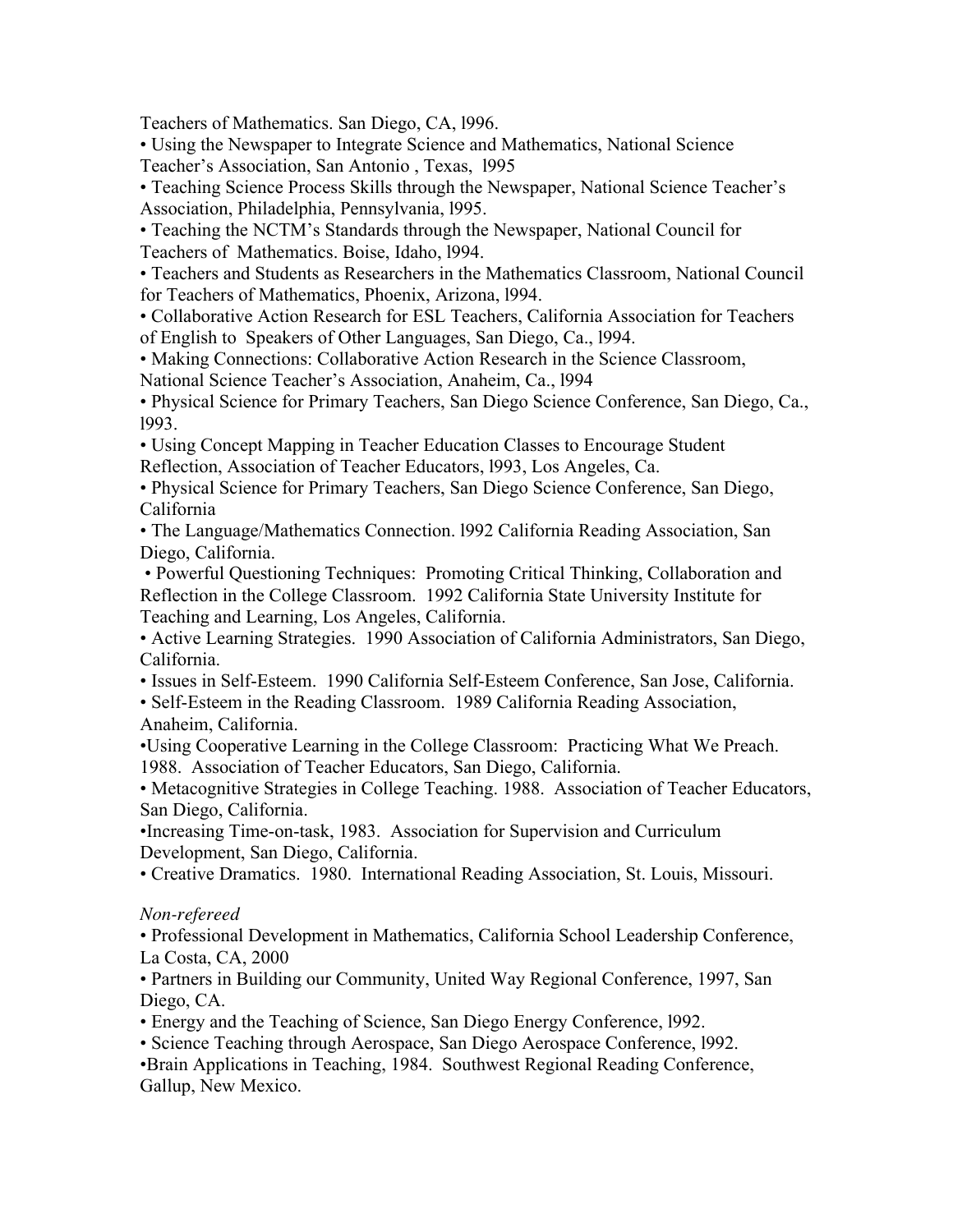### **P R O F E S S I O N A L A F F I L I A T I O N S**

Phi Delta Kappa American Educational Research Association National Council of Teachers of Mathematics National Council for Social Studies National Science Teachers Association

### **T E A C H I N G E X P E R I E N C E**

#### **Undrgraduate**

Elementary Curriculum and Methods Psychological Foundations of Education

#### **Graduate**

Elementary Curriculum and Methods Global and Comparative Education Evaluation of Curricular Systems Curricular Innovations Instructional Theory and Practice Elementary Methods in Science and Mathematics Communication, Culture and Collaboration Psychological Foundations of Education

### **Students Completed**

**Masters** Chaired 2 Associate Advisor 5 Doctoral Associate Advisor 6 **S E R V I C E**

### **University**

University Grievance Committee, l999-2000, 2002-2004, 2006-2007 Member, Teacher Education Group (TEG) 2002-2006 Academic Integrity Committee, 2001-2002 Faculty Mentor, Service Learning Committee, l995-99 Member, University Social Issues Committee, l994-95 Chair, Team-taught Courses Sub-Committee, l994-95 Member, Benefits Committee, l995 Chair, University Senate Faculty Status Subcommittee, l994 Member, Interdisciplinary Travel Committee, l993 Alternate, University Senate, 1993-94 University Graduate Committee, Boise State University, l985. Interdisciplinary Subjects Committee, California Polytechnic State University, l983.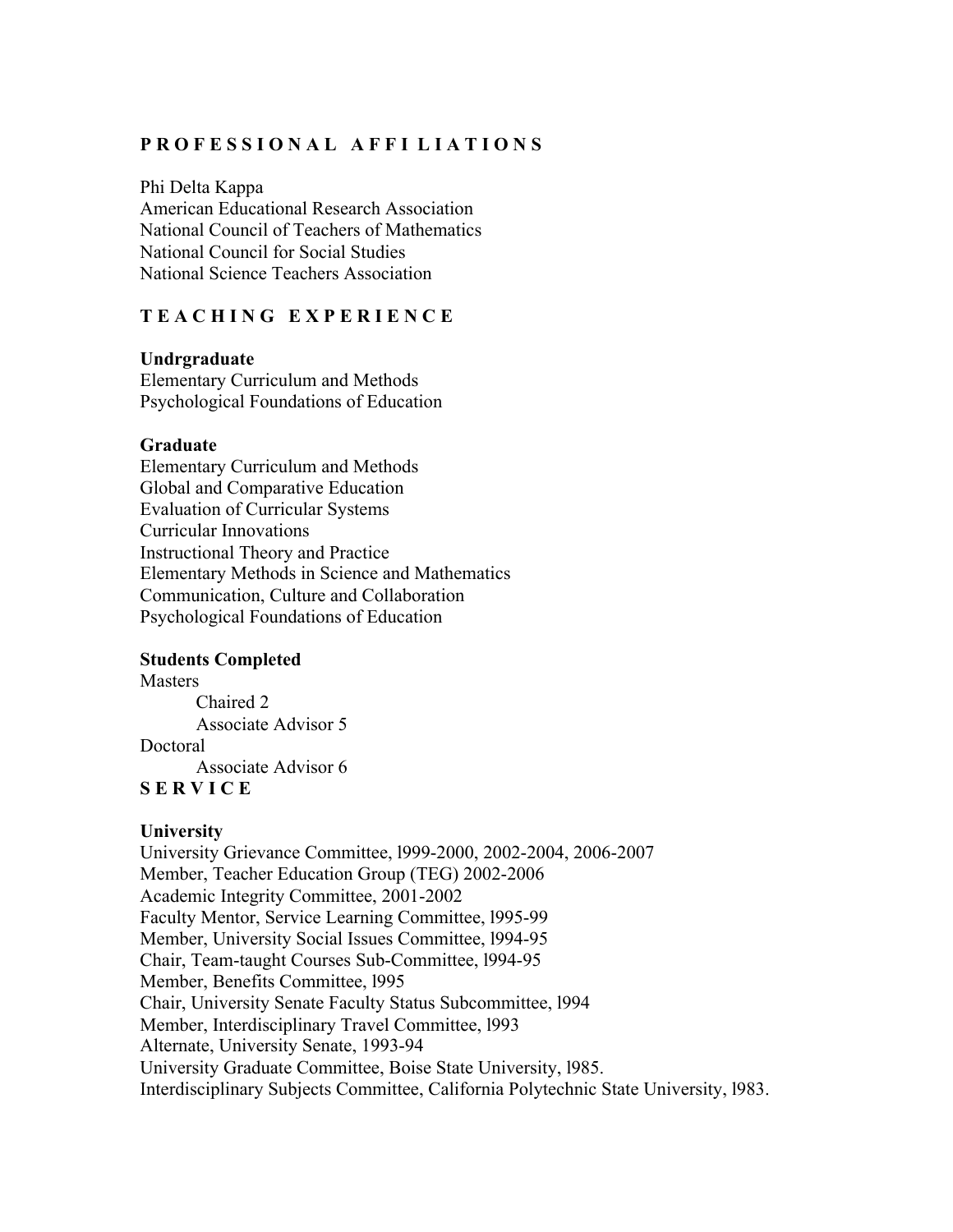Schools for the Year 2000 Committee, California Polytechnic State University, l984.

#### **School of Education**

Chair, Assessment Committee, 2002-2003, 2006-2008 NCATE Steering Committee 2001-2003 ARRT Committee, 1999-2000 (Chair) and 2002-2004 (member) SOE Global 2001-2002, 2002-2003 Chair, ARRT Committee, l999-2000 CCTC Writing Committee 2001-2002 Faculty Status Committee, 1995-99 (chair) , 2005-07, 2008-09 (member) Faculty Advisor for Kappa Delta Pi, 1998-2001 Member, Curriculum Committee, 1996-98 Dean's Search Committee, 1997 Member, Ad-Hoc Grading Committee, l993

### **Learning & Teaching Program**

L & T Coordinator, IMPP (2005-present) L & T Coordinator, Multiple Subjects (2008 present) L & T Assessment Committee, 2004-2008 MSTE Program Committee, 2005-2008 L & T Admissions Committee, 2003, 2005-2006 Chair, Search Committee, Mathematics 2004-2005 Chair, Search Committee Science, 2002 Search Committee, Foundations, 2001 Search Committee, Technology 2001 Portfolio Committee, L & T, 1998 Endowed Chair Committee, L & T 1996 Search Committee, Second Language, 1998 CCTC Document Writing Committee, 1997-98 Faculty Advisor for Student Chapter-California Teachers Association,1996-2000. Curriculum Committee, California State University, San Marcos, l992. Teacher Diversity Committee, California State University, San Marcos, l993. CTC Document Writing Committee, California State University, San Marcos, l992. Project Coordinator, Teaching Academy, California State University, San Marcos, 1991 Faculty Co-Advisor, CSUSM Student Teachers Association of the CTA, l991 Middle Level Committee, California State University, San Marcos, l991-92. Member, Tenure and Promotion Committee, Boise State University, l985. Member Budget Committee, Boise State University, l995. Acting Director, Student Teaching, California Polytechnic State University, 1983.

#### **Professional and Community**

Scholarship Review Panel, Reuben H. Fleet Science Museum, 2002-2008 Reviewer, National Council of Teacher's of Mathematics, 2003 Presenter for Expanding Your Horizons, San Diego Science Alliance Conference for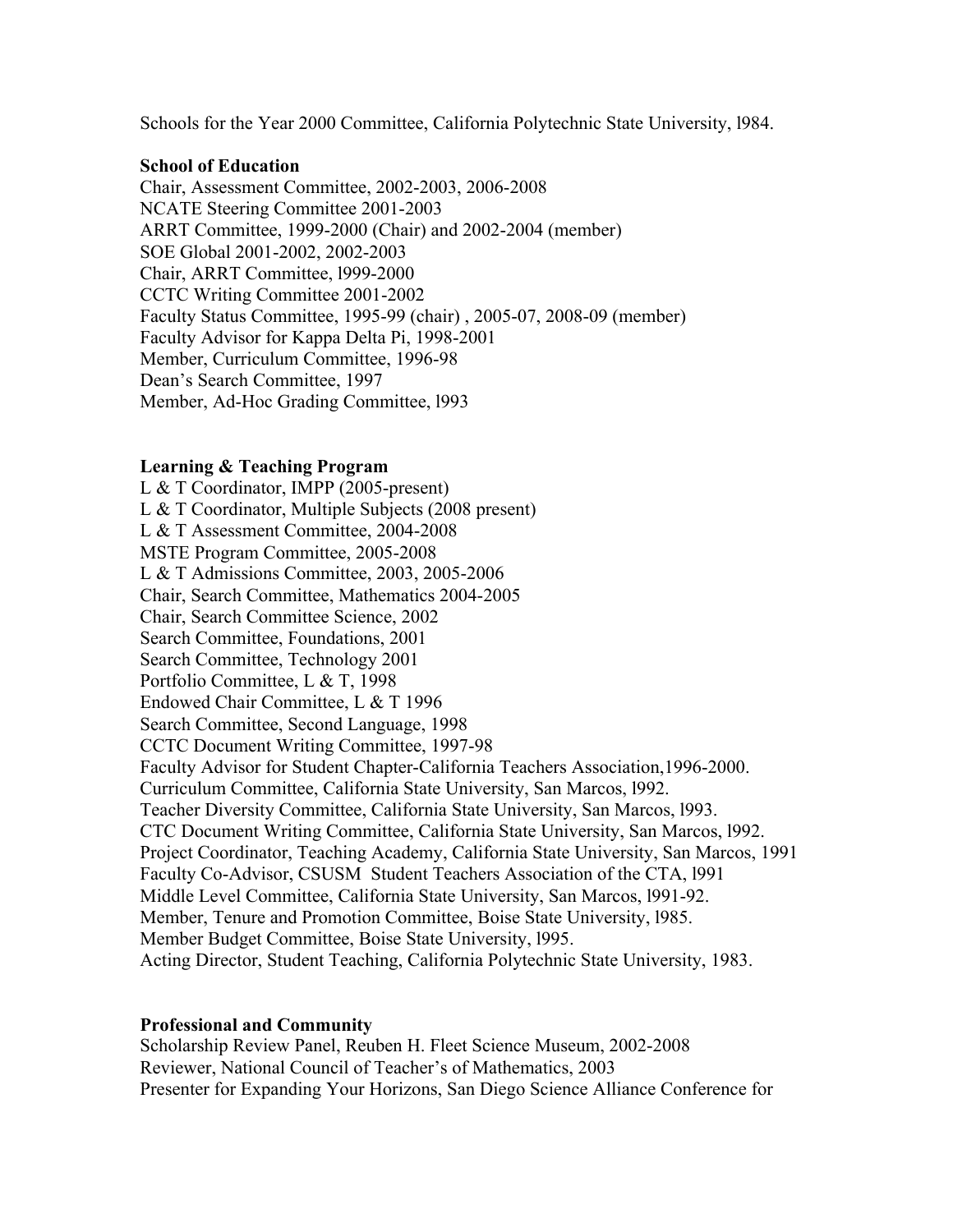Girls in Grades 6-8, 2002

California Trainer for SB 466 2002-2003

Reviewer, SCATE, Issues in Teacher Education, 2001-2002

Advisory Board Member, Service Learning, Sacramento, CA, 1999-2001.

Named to International Advisory Board for the Republic of Kazakhstan's Miras School, l999

Foundation Member, Darnall E Charter School, San Diego City Unified School District, l998.

External Evaluator, California Restructured Schools (SB1274), San Diego Office of Education, l996-97.

Advisory Board Member, Linda Vista Community Service Grant, 1996-97

Trainer, California School Leadership Academy, San Diego County Office of Education, l995-97

Panel Member, Safe Zones for Learning Grant, University of San Diego & San Diego Unified School District, 1994-96.

Participant, Community Service Learning Grant, University of San Diego & San Diego Unified School District, 1994-96

Advisory Board, San Diego County Science Alliance. 1994-96

Member, Teachers as Researchers Committee, San Diego County Office of Education, l993-94.

Member, It's Elementary Task Force, San Diego County Office, l993-96.

Reviewer, Harper-Collins Publishing Company, 1988-Present.

Chair, Membership Committee, State of California Association of Teacher Educators, 1994-1996

Reader and Evaluator of Proposals for California Mentor Teacher Projects, 1986.

# **S C H O O L - B A S E D A C T I V I T I E S**

• Using Bar Diagrams to Teach Mathematics in Grades K-8, 2008, L.A. Catholic Schools Los Angeles, CA.

• The Science/Literacy Connection, 2008, Cucamunga School District, Racho Cucamunga CA.

• Scaffolded Inquiry in Science, 2007, San Bernardino Unified School Disrict, San Bernardino, CA.

• Teaching Science Using Digital Resources, 2007, San Marcos Unified School District, San Marcos, CA.

• Teaching California History-Social Science with Technology, 2006, Escondido Union School District, Escondido, CA

• California History-Social Science for Intermediate Grade Students, 2006, Cajon Valley School District, El Cajon, CA

• California History-Social Science for Primary Students, 2006, ABC School District, Cerritos, CA

• Social Studies for the 21st Century, Trainer of Trainers, 2006, Los Angles Unified School District, Los Angeles, CA.

• Social Studies for the 21st Century, Trainer of Trainers, 2006, Los Angles Unified School District, Los Angeles, CA.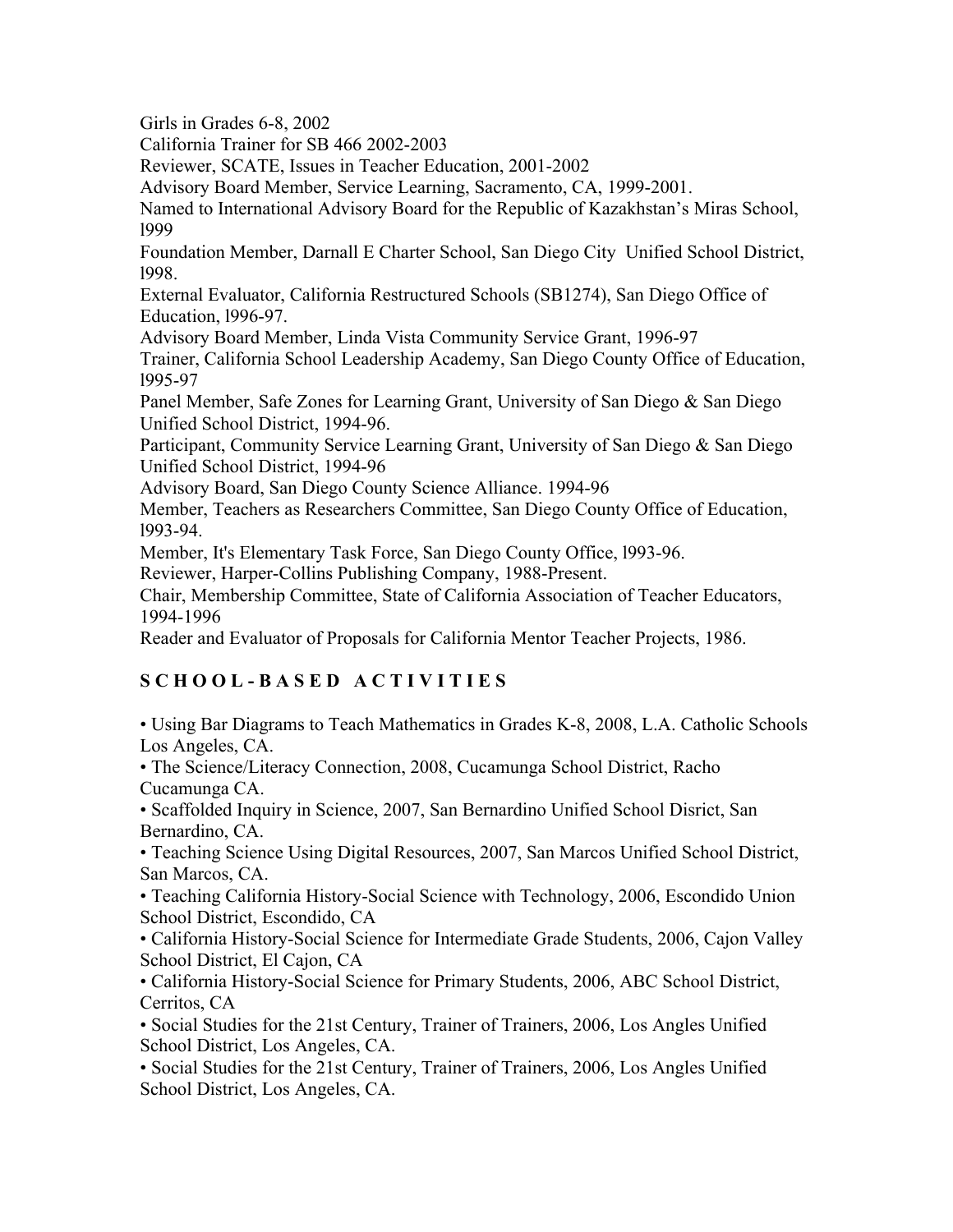• Teaching Mathematics Number Sense, Trainer of Trainers, 2005, Los Angles Unified School District, Los Angeles, CA.

• Teaching Mathematics Algebraic Thinking, Trainer of Trainers, 2005, Los Angles Unified School District, Los Angeles, CA.

• Teaching Mathematics Reasoning, Trainer of Trainers, 2005, Los Angles Unified School District, Los Angeles, CA.

• Generation X: Teaching Algebra in the Middle School, 2003, Catholic Schools Spring Conference, Bakersfield, CA.

• Algebraic Thinking in the Elementary School, 2003, St. Mary's School, Los Angeles, CA.

• The Head and the Heart of Middle School Teaching, 2002, Del Rio School District, Del Rio, Texas, 2002.

• Teaching Algebraic Thinking Skills, 2002, Temple City, CA,

• Standards-based Teaching in Mathematics, 2002, Culver City, CA.

• Performance Assessment in Science and Mathematics, 2002, Los Angeles, CA.

• Standards-based Teaching in Mathematics, 2000, Capistrano Unified School Distict, CA.

• The Language of Science, 1999, St. Annes Catholic School, San Bernardino, CA.

• Standards-based Science Teaching, 1999, Orange County Science Conference, Santa Ana, CA.

• Let Them Eat Pi, l999, The Archdiocese of San Francisco, CA.

- Science Investigations, l998, Holy Family Catholic School, Orange, CA.
- Patterns, Relationships and Algebraic Thinking, 1998, The Archdiocese of Los Angeles

• Teaching Spatial Thinking through Geometry, 1996, St. Catherine School, San Bernardino

• Inquiry-based Science Teaching, l995, Roosevelt School District, Phoenix, Arizona

• Teaching Mathematical Problem Solving, l995, Hoquium School District, Hoquium, Washington.

• Bridging Mathematics and Science, l994, The Archdiocese of San Francisco, Ca.

- Shared Decision-making, l993, Anaheim High School District.
- Hand's on Science with What's on Hand, Escondido School District, l993.
- Science and the Scientific Method, Redlands School District, l993.
- Managing Cooperative Learning, 1992. Anaheim Unified School District.
- Questioning Strategies, 1992, Anaheim Unified School District.

• Using Portfolio Assessment in Mathematics, 1992. Santa Ana Unified School District.

- Integrating Mathematics and Science. 1992. Sacramento School District.
- Science Framework Orientation Session, Placentia School District, l992.
- Teaching Science through Discovery, La Mesa School District, 1992.
- Techniques to Integrate Curriculum, 1991, Twain Harts School District, California.
- Active Learning Strategies, 1992, Lakeside Unified School District, California.
- Active Learning Strategies, 1990, Geneseo School District, Illinois.
- Brain-Compatible Teaching, 1990, Gridley Unified School District, California.

• Thematic Integrated Instruction, 1990, Centralia Unified School District, California

(California Beginning Teacher Project).

• Mathematics Problem Solving, 1990, San Francisco Unified School District, California (a series of workshops).